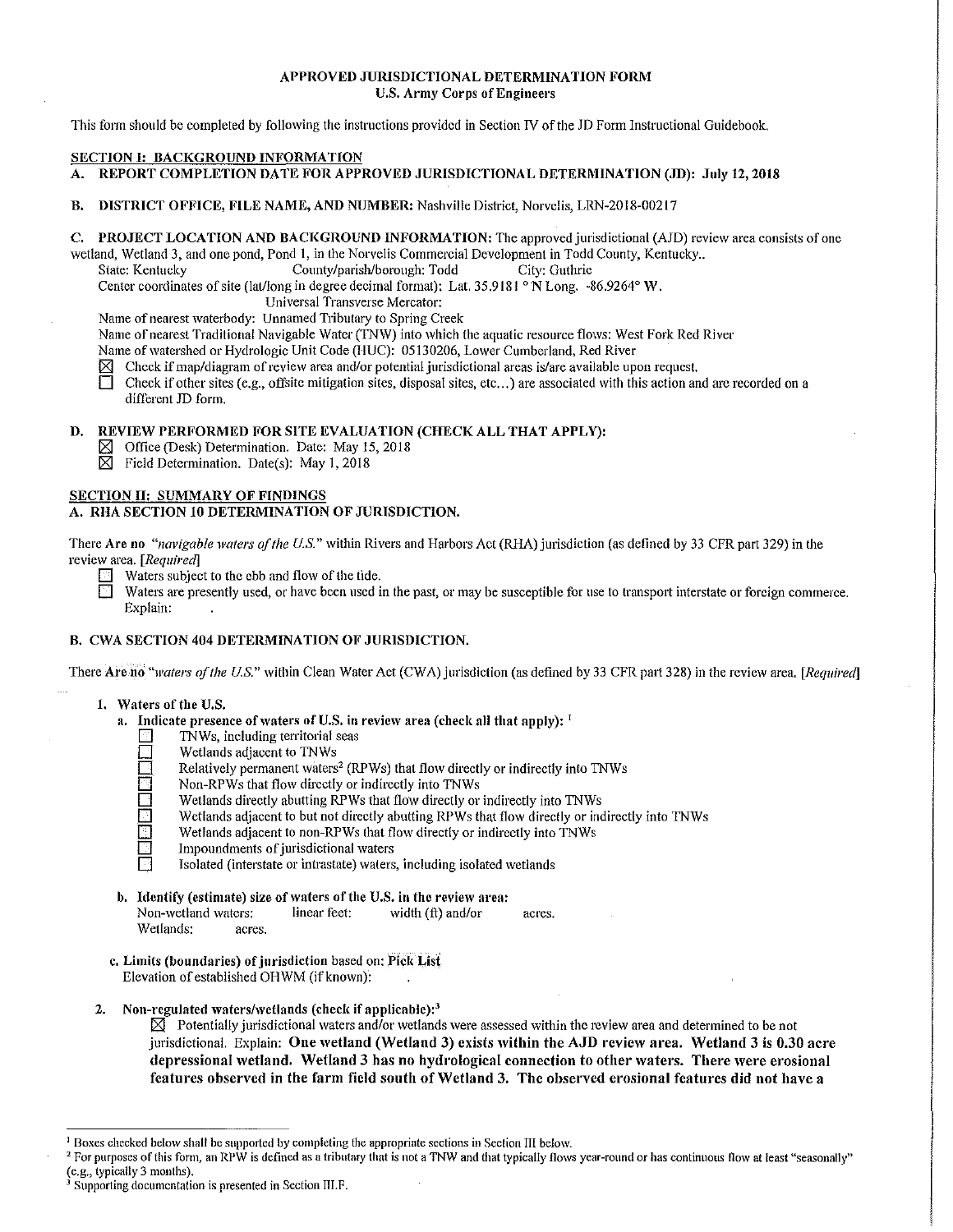defined channel, bed or banks. The erosion features did not have sediment load deposits. Wetland 3 is the result of being an old farm pond which has been encroached upon over the years by filling in the farm pond and creating a depressional area and a \Vetland.

Based on a review of information submitted by the applicant, including: a USGS quadrangle map, NRCS Soil Maps for Todd County, Kentucky, a review of the National Hydrologic Dataset, U.S. Fish and Wildlife National Wetland Inventory database, and photographs of the review area; the Corps has determined Wetland 3 is not part of a tributary system to interstate or navigable waters of the United States and is not adjacent to such tributary waters.

The wetland does not support a link to interstate or foreign commerce because it is not known to be used by interstate or foreign travelers for recreation or other purposes; does not produce fish or shellfish that could be taken and sold in interstate or foreign commerce; and is not known to be used for industrial purposes by industries in interstate commerce. The wetland is determined to not be jurisdictional under the CWA because the wetland lacks links to interstate commerce sufficient to serve as a basis for jurisdiction. In consideration of the January 2, 2001, United States Supreme Court decision, Solid Waste Agency of Northern Cook County v. United States Anny Corps of Engineers, we have determined that Wetland 1 is isolated and not jurisdictional under Section 404 of the CWA.

One pond (Pond 1) exists within the AJD review area. Pond 1 is approximately 1.5 acres in size. Pond 1 has no hydrological connection to other waters. Pond 1 was excavated entirely within uplands and is used as a farm/stock pond. The soils were mapped as Newark soils.

The preamble for 33 CFR 328, published in Federal Register Volume 51, Number 219, published November 13, 1986 (page 41217), states "For clarification, it should be noted that we generally do not consider the following waters to be "Waters of the United States.... (c) artificial lakes and ponds created by the excavation and/or diking of dry land to collect and retain water which are used exclusively for such purposes as stock watering, irrigation, settling basins or rice growing."

Based on a review of information submitted by the applicant, including: a USGS quadrangle map, NRCS Soil Maps for Todd County, Kentucky, a review of the National Hydrologic Dataset, U.S. Fish and Wildlife National Wetland Inventory database, and photographs of the review area; the Corps has determined Pond 1 is not part of a tributary system to interstate or navigable waters of the United States and is not adjacent to such tributary waters.

#### SECTION III: CWA ANALYSIS

#### A. TNWs AND WETLANDS ADJACENT TO TNWs

The agencies will assert jurisdiction over TNWs and wetlands adjacent to TNWs. If the aquatic resource is a TNW, complete Section III.A.1 and Section III.D.1. only; if the aquatic resource is a wetland adjacent to a TNW, complete Sections III.A.1 and 2 and Section III.D.1.; otherwise, see Section III.B below.

I. TNW

Identify TNW:

Summarize rationale supporting determination:

#### 2. Wetland adjacent to TNW

Summarize rationale supporting conclusion that wetland is "adjacent":

## B. CHARACTERISTICS OF TRIBUTARY (THAT IS NOT A TNW) AND ITS ADJACENT WETLANDS (IF ANY):

This section summarizes information regarding characteristics of the tributary and its adjacent wetlands, if any, and it helps determine whether or not the standards for jurisdiction established under *Rapanos* have been met.

The agencies will assert jurisdiction over non-navigable tributaries of TNWs where the tributaries are "relatively permanent waters" (RPWs), i.e. tributaries that typically flow year-round or have continuous flow at least seasonally (e.g., typically 3 months). A wetland that directly abuts an RPW is also jurisdictional. If the aquatic resource is not a TNW, but has year-round (perennial) flow, skip to Section III.D.2. If the aquatic resource is a wetland directly abutting a tributary with perennial flow, skip to Section JII.D.4.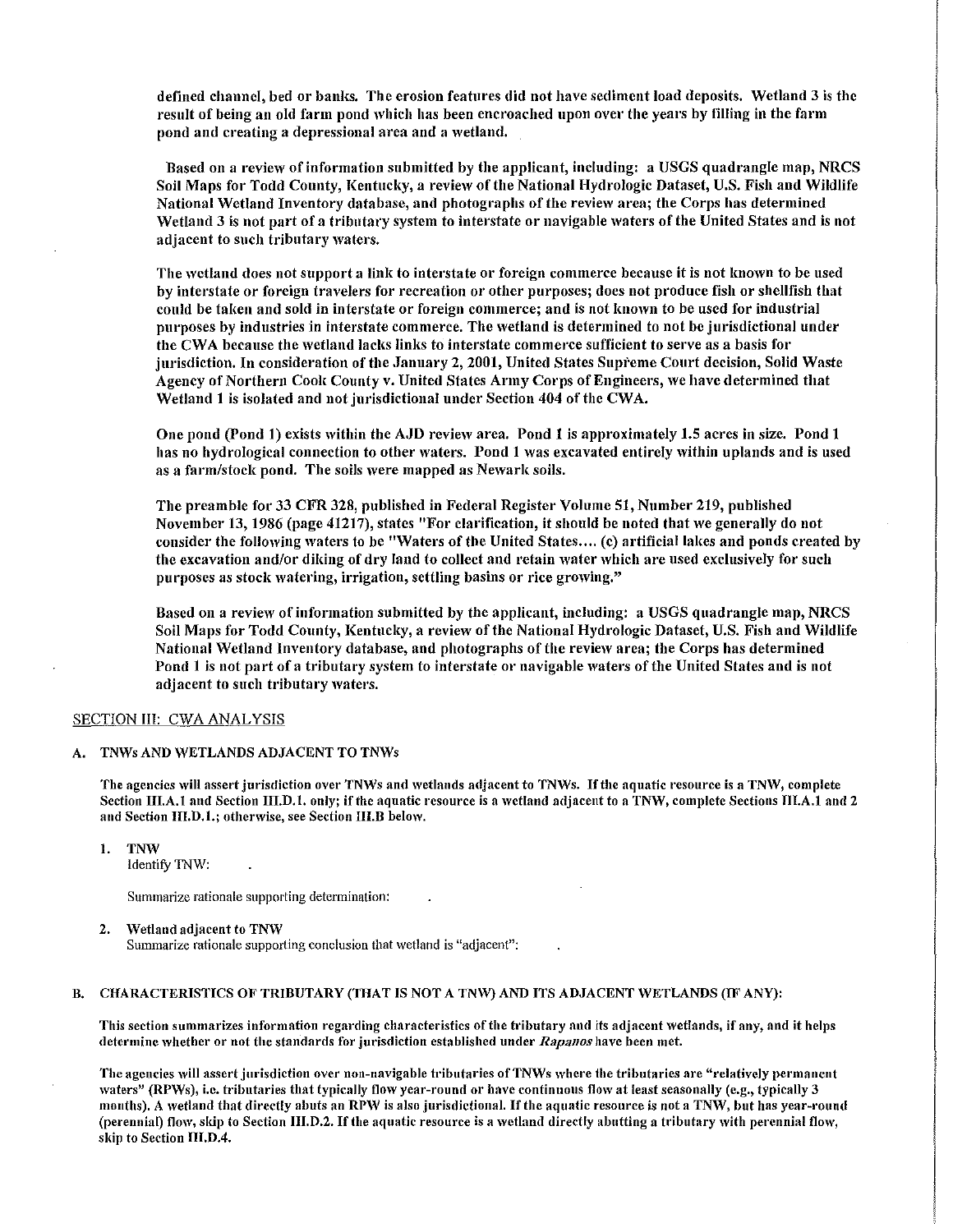A wetland that is adjacent to but that does not directly abut an RPW requires a significant nexus evaluation. Corps districts and EPA regions 'viii include in the record any available information that documents the existence of a significant nexus between a relatively permanent tributary that is not perennial (and its adjacent wetlands if any) and a traditional navigable water, even though a significant nexus finding is not required as a matter of law.

If the waterbody<sup>4</sup> is not an RPW, or a wetland directly abutting an RPW, a JD will require additional data to determine if the waterbody has a significant nexus with a TNW. If the tributary has adjacent wetlands, the significant nexus evaluation must consider the tributary in combination with all of its adjacent wetlands. This significant nexus evaluation that combines, for analytical purposes, the tributary and all of its adjacent wetlands is used whether the review area identified in the JD request is the tributary, or its adjacent wetlands, or both. If the JD covers a tributary with adjacent wetlands, complete Section III.B.1 for the tributary, Section III.B.2 for any onsite wetlands, and Section III.B.3 for all wetlands adjacent to that tributary, both onsite and offsite. The determination whether a significant nexus exists is determined in Section III.C below.

1. Characteristics of non-TNWs that flow directly or indirectly into TNW

(i) General Area Conditions:<br>Watershed size: Pick List Watershed size: Drainage area: Pick List Average annual rainfall: inches Average annual snowfall: inches

# (ii) Physical Characteristics:<br>(a) Relationship with TN

| (a) Relationship with TNW:                                                |
|---------------------------------------------------------------------------|
| $\Box$ Tributary flows directly into TNW.                                 |
| $\Box$ Tributary flows through Pick List tributaries before entering TNW. |

| Project waters are Pick List river miles from TNW.             |
|----------------------------------------------------------------|
| Project waters are <b>Pick List</b> river miles from RPW.      |
| Project waters are Pick List aerial (straight) miles from TNW. |
| Project waters are Pick List aerial (straight) miles from RPW. |
| Project waters cross or serve as state boundaries. Explain:    |

Identify flow route to  $\text{TNW}^5$ : Tributary stream order, if known:

(b) General Tributary Characteristics (check all that apply):

**Tributary is:**  $\Box$  Natural

□ Artificial (man-made). Explain: D Manipulated (man-altered). Explain:

Tributary properties with respect to top of bank (estimate): Average width: feet Average depth: feet Average side slopes: Pick List.

Primary tributary substrate composition (check all that apply):

| $\Box$ Silts           | $\Box$ Sands              |  |
|------------------------|---------------------------|--|
| $\Box$ Cobbles         | $\Box$ Gravel             |  |
| $\Box$ Bedrock         | Vegetation. Type/% cover: |  |
| $\Box$ Other, Explain: |                           |  |

 $\Box$  Concrete  $\Box$  Muck

Tributary condition/stability [e.g., highly eroding, sloughing banks]. Explain: Presence of run/riffle/pool complexes. Explain: Tributary geometry: Pick List Tributary gradient (approximate average slope):  $\frac{1}{6}$ 

(c) Flow: Tributary provides for: Pick List Estimate average number of flow events in review area/year: Pick List

Describe flow regime: Other information on duration and volume:

<sup>4</sup> Note that the Instructional Guidebook contains additional information regarding swales, ditches, washes, and erosional features generally and in the arid West.

<sup>&</sup>lt;sup>5</sup> Flow route can be described by identifying, e.g., tributary a, which flows through the review area, to flow into tributary b, which then flows into TNW.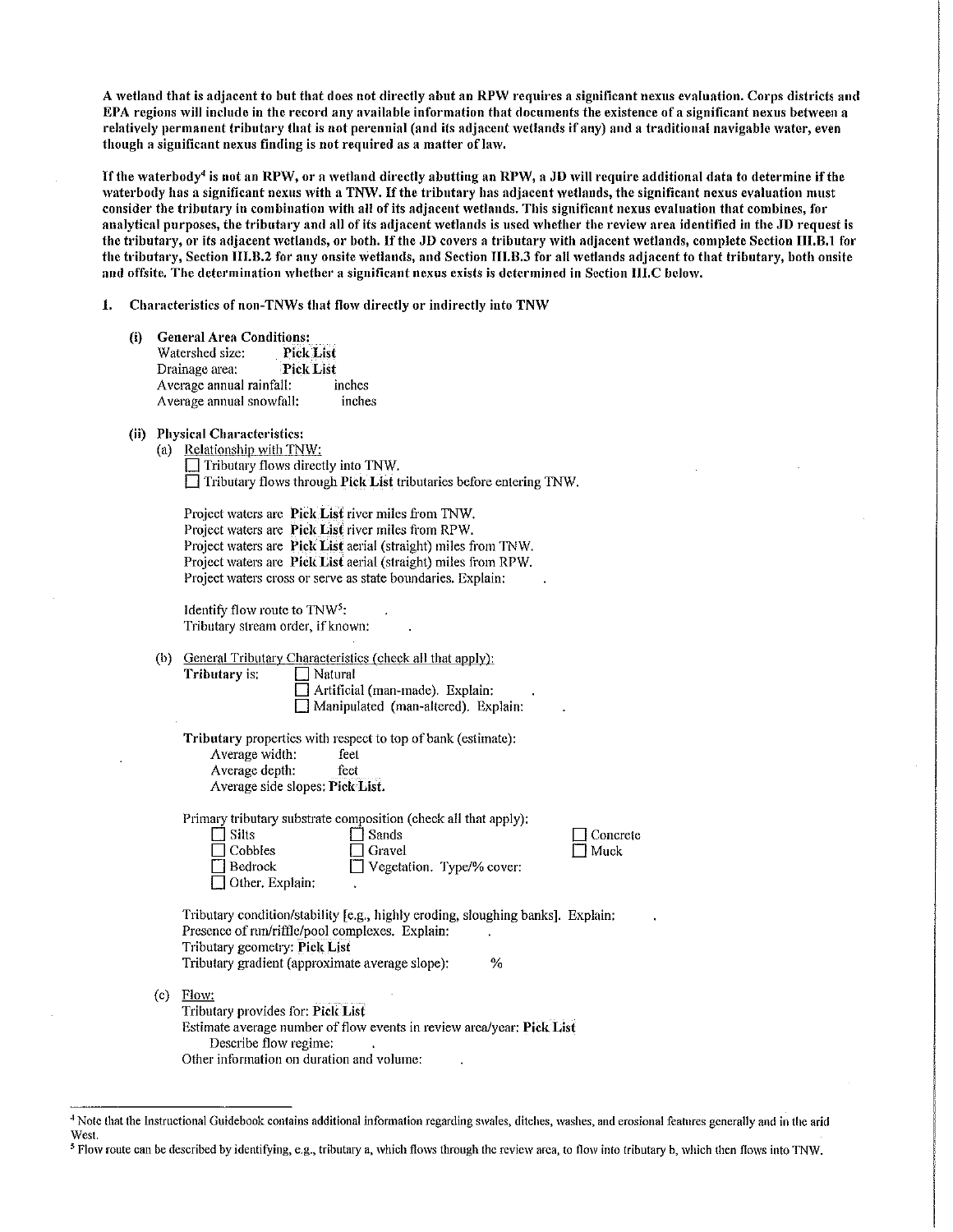Surface flow is: Pick List. Characteristics:

| Subsurface flow: Pick List. Explain findings:<br>$\Box$ Dye (or other) test performed:                                                                                                                                                                                                                                                                                                                         |                                                                                                                                                                                                                                                             |
|----------------------------------------------------------------------------------------------------------------------------------------------------------------------------------------------------------------------------------------------------------------------------------------------------------------------------------------------------------------------------------------------------------------|-------------------------------------------------------------------------------------------------------------------------------------------------------------------------------------------------------------------------------------------------------------|
| Tributary has (check all that apply):<br>□ Bed and banks<br>$\Box$ OHWM <sup>6</sup> (check all indicators that apply):<br>clear, natural line impressed on the bank<br>changes in the character of soil<br>shelving<br>vegetation matted down, bent, or absent<br>leaf litter disturbed or washed away<br>sediment deposition<br>water staining<br>other (list):<br>Discontinuous OHWM. <sup>7</sup> Explain: | the presence of litter and debris<br>destruction of terrestrial vegetation<br>the presence of wrack line<br>sediment sorting<br>scour<br>multiple observed or predicted flow events<br>abrupt change in plant community                                     |
| High Tide Line indicated by:<br>ោ<br>oil or scum line along shore objects<br>fine shell or debris deposits (foreshore)<br>physical markings/characteristics<br>tidal gauges<br>other (list):                                                                                                                                                                                                                   | If factors other than the OHWM were used to determine lateral extent of CWA jurisdiction (check all that apply):<br>Mean High Water Mark indicated by:<br>survey to available datum;<br>physical markings;<br>vegetation lines/changes in vegetation types. |
| (iii) Chemical Characteristics:<br>$\mathbf{r}$ , and $\mathbf{r}$ , and $\mathbf{r}$ , and $\mathbf{r}$ , and $\mathbf{r}$ , and $\mathbf{r}$                                                                                                                                                                                                                                                                 | .                                                                                                                                                                                                                                                           |

Characterize tributary (e.g., water color is clear, discolored, oily film; water quality; general watershed characteristics, etc.). Explain:

 $\ddot{\phantom{a}}$ 

Identify specific pollutants, if known:

<sup>&</sup>lt;sup>6</sup>A natural or man-made discontinuity in the OHWM does not necessarily sever jurisdiction (e.g., where the stream temporarily flows underground, or where the OHWM has been removed by development or agricullural practices). Where there is a break in the OHWM that is unrelated to the waterbody's flow regime (e.g., flow over a rock outcrop or through a culvert), the agencies will look for indicators of flow above and below the break. 1 Ibid.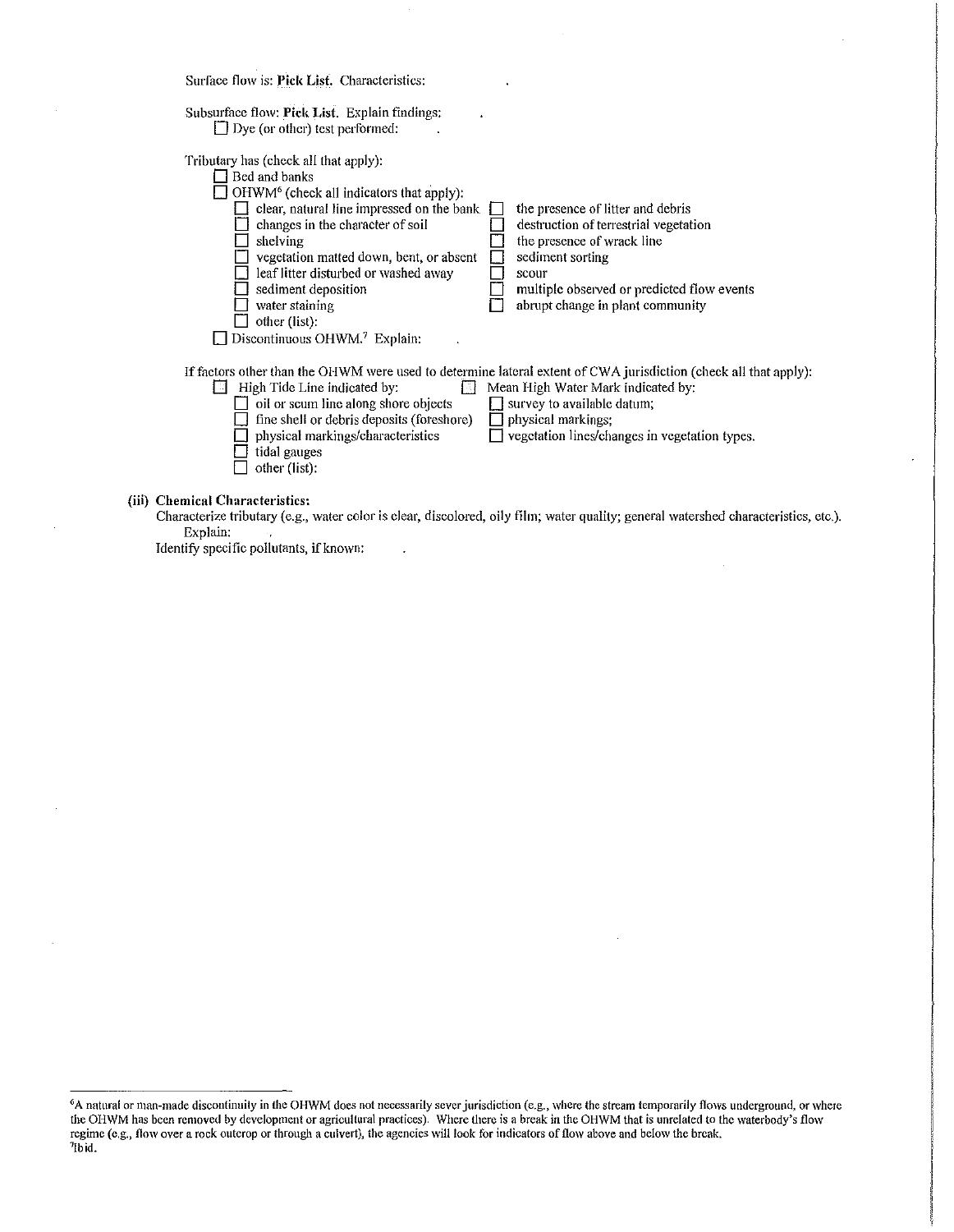|  |  | (iv) Biological Characteristics. Channel supports |  |  |
|--|--|---------------------------------------------------|--|--|
|--|--|---------------------------------------------------|--|--|

- Riparian corridor. Characteristics (type, average width):
- Wetland fringe. Characteristics:
- Habitat for:

D Federally Listed species. Explain findings:

- $\Box$  Fish/spawn areas. Explain findings:
- $\Box$  Other environmentally-sensitive species. Explain findings:
- $\Box$  Aquatic/wildlife diversity. Explain findings:
- 2. Characteristics of wetlands adjacent to non-TNW that flow directly or indirectly into TNW

#### (i) Physical Characteristics:

- (a) General Wetland Characteristics: Properties: Wetland size: acres Wetland type. Explain: Wetland quality. Explain: Project wetlands cross or serve as state boundaries. Explain:
- (b) General Flow Relationship with Non-TNW: Flow is: Pick List. Explain:

Surface flow is: Pick List Characteristics:

Subsurface flow: Pick List. Explain findings:  $\Box$  Dye (or other) test performed:

(c) Wetland Adjacency Determination with Non-TNW:  $\Box$  Directly abutting

 $\Box$  Not directly abutting

- $\Box$  Discrete wetland hydrologic connection. Explain:
- Ecological connection. Explain:
- $\Box$  Separated by berm/barrier. Explain:

#### (d) Proximitv (Relationship) to TNW

Project wetlands are Pick List river miles from TNW. Project waters are Pick List aerial (straight) miles from TNW. Flow is from: Pick List. Estimate approximate location of wetland as within the Pick List floodplain.

## (ii) Chemical Characteristics:

Characterize wetland system (e.g., water color is clear, brown, oil film on surface; water quality; general watershed characteristics; etc.). Explain: Identify specific pollutants, if known:

#### (iii) Biological Characteristics. Wetland supports (check all that apply):

- Riparian buffer. Characteristics (type, average width):<br>
Use vegetation type/percent cover. Explain:
- $\Box$  Vegetation type/percent cover. Explain:<br>
Habitat for:
- Habitat for:
	- D Federally Listed species. Explain findings:
	- $\Box$  Fish/spawn areas. Explain findings:

D Other environmentally-sensitive species. Explain findings:

 $\Box$  Aquatic/wildlife diversity. Explain findings:

# 3. Characteristics of all wetlands adjacent to the tributary (if any)

All wetland(s) being considered in the cumulative analysis: Pick List Approximately ( ) acres in total are being considered in the cumulative analysis.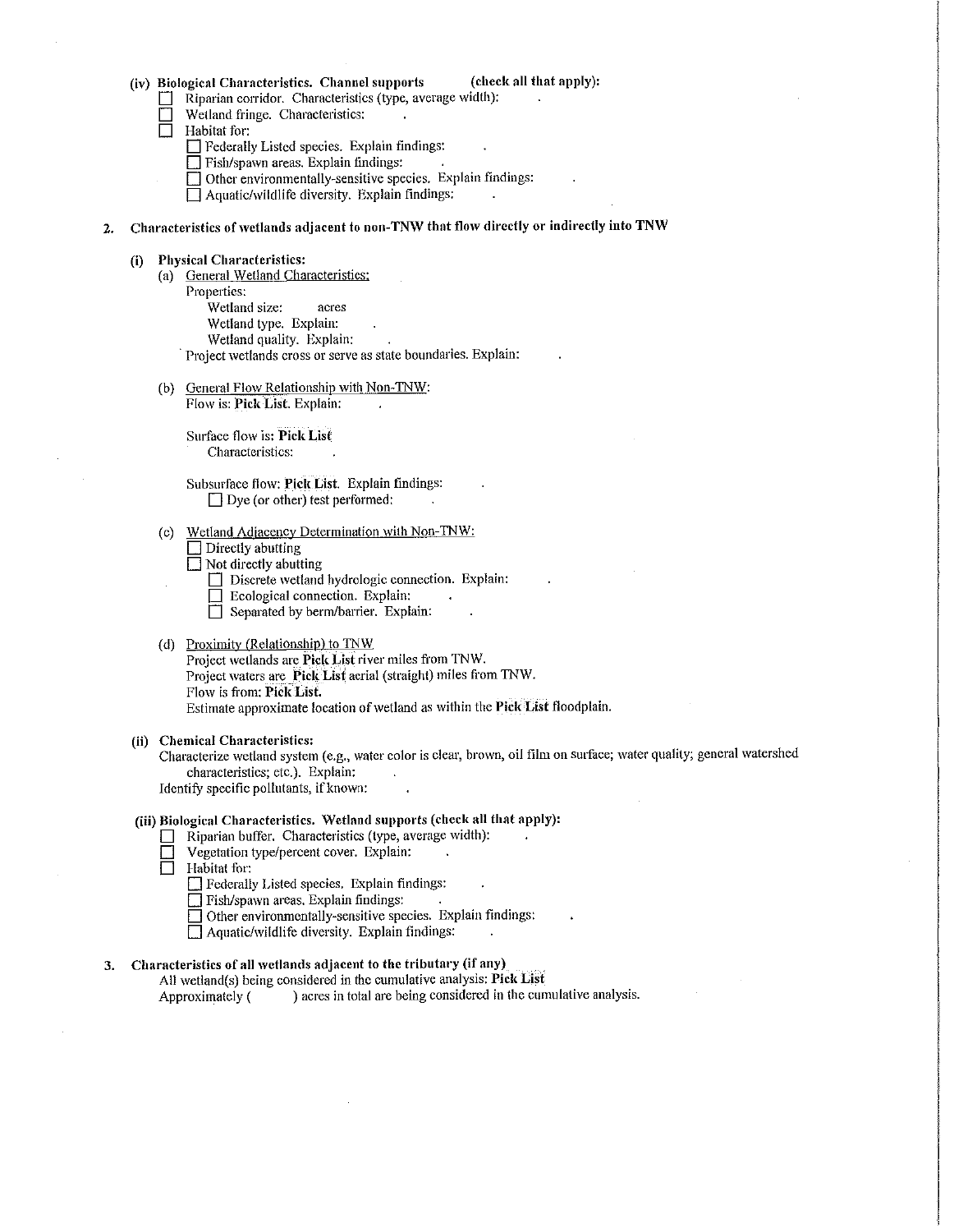For each wetland, specify the following:

Directly abuts? (Y/N) Size (in acres) Directly abuts? (Y/N) Size (in acres)

Summarize overall biological, chemical and physical functions being performed:

#### C. SIGNIFICANT NEXUS DETERMINATION

A significant nexus analysis will assess the flow characteristics and functions of the tributary itself and the functions performed by any wetlands adjacent to the tributary to determine if they significantly affect the chemical, physical, and biological integrity of a TNW. For each of the following situations, a significant nexus exists if the tributary, in combination with all of its adjacent wetlands, has more than a speculative or insubstantial effect on the chemical, physical and/or biological integrity of a TNW. Considerations when evaluating significant nexus include, but are not limited to the volume, duration, and frequency of the flow of water in the tributary and its proximity to a TNW, and the functions performed by the tributary and all its adjacent wetlands. It is not appropriate to determine significant nexus based solely on any specific threshold of distance (e.g. between a tributary and its adjacent wetland or between a tributary and the TNW). Similarly, the fact an adjacent wetland lies within or outside of a floodplain is not solely determinative of significant nexus.

Draw connections between the features documented and the effects on the TNW, as identified in the *Rapanos* Guidance and discussed in the Instructional Guidebook. Factors to consider include, for example:

- Does the tributary, in combination with its adjacent wetlands (if any), have the capacity to carry pollutants or flood waters to TNWs, or to reduce the amount of pollutants or flood waters reaching a TNW?
- Does the tributary, in combination with its adjacent wetlands (if any), provide habitat and lifecycle support functions for fish and other species, such as feeding, nesting, spawning, or rearing young for species that are present in the TNW?
- Does the tributary, in combination with its adjacent wetlands (if any), have the capacity to transfer nutrients and organic carbon that support downstream foodwebs?
- Does the tributary, in combination \Vith its adjacent wetlands (if any), have other relationships to the physical, chemical, or biological integrity of the TNW?

#### Note: the above list of considerations is not inclusive and other functions observed or known to occur should be documented below:

- 1. Significant nexus findings for non-RPW that has no adjacent wetlands and flows directly or indirectly into TNWs. Explain findings of presence or absence of significant nexus belo\v,'based on the tributary itself, then go to Section III.D:
- 2. Significant nexus findings for non-RPW and its adjacent wetlands, where the non-RPW flows directly or indirectly into TNWs. Explain findings of presence or absence of significant nexus below, based on the tributary in combination with all of its adjacent wetlands, then go to Section III.D:
- 3. Significant nexus findings for wetlands adjacent to an RPW but that do not directly abut the RPW. Explain findings of presence or absence of significant nexus below, based on the tributary in combination with all of its adjacent wetlands, then go to Section III.D:

## D. DETERMINATIONS OF JURISDICTIONAL FINDINGS. THE SUBJECT WATERS/WETLANDS ARE (CHECK ALL THAT APPLY):

- 1. TNWs and Adjacent Wetlands. Check all that apply and provide size estimates in review area: The ST TNWs: linear feet width (ft), Or, acres.<br>Netlands adiacent to TNWs: acres.  $\Box$  Wetlands adjacent to TNWs:
- 2. RPWs that flow directly or indirectly into TNWs.
	- $\Box$  Tributaries of TNWs where tributaries typically flow year-round are jurisdictional. Provide data and rationale indicating that tributary is perennial:
	- $\Box$  Tributaries of TNW where tributaries have continuous flow "seasonally" (e.g., typically three months each year) are jurisdictional. Data supporting this conclusion is provided at Section III.B. Provide rationale indicating that tributary flows seasonally:

Provide estimates for jurisdictional waters in the review area (check all that apply):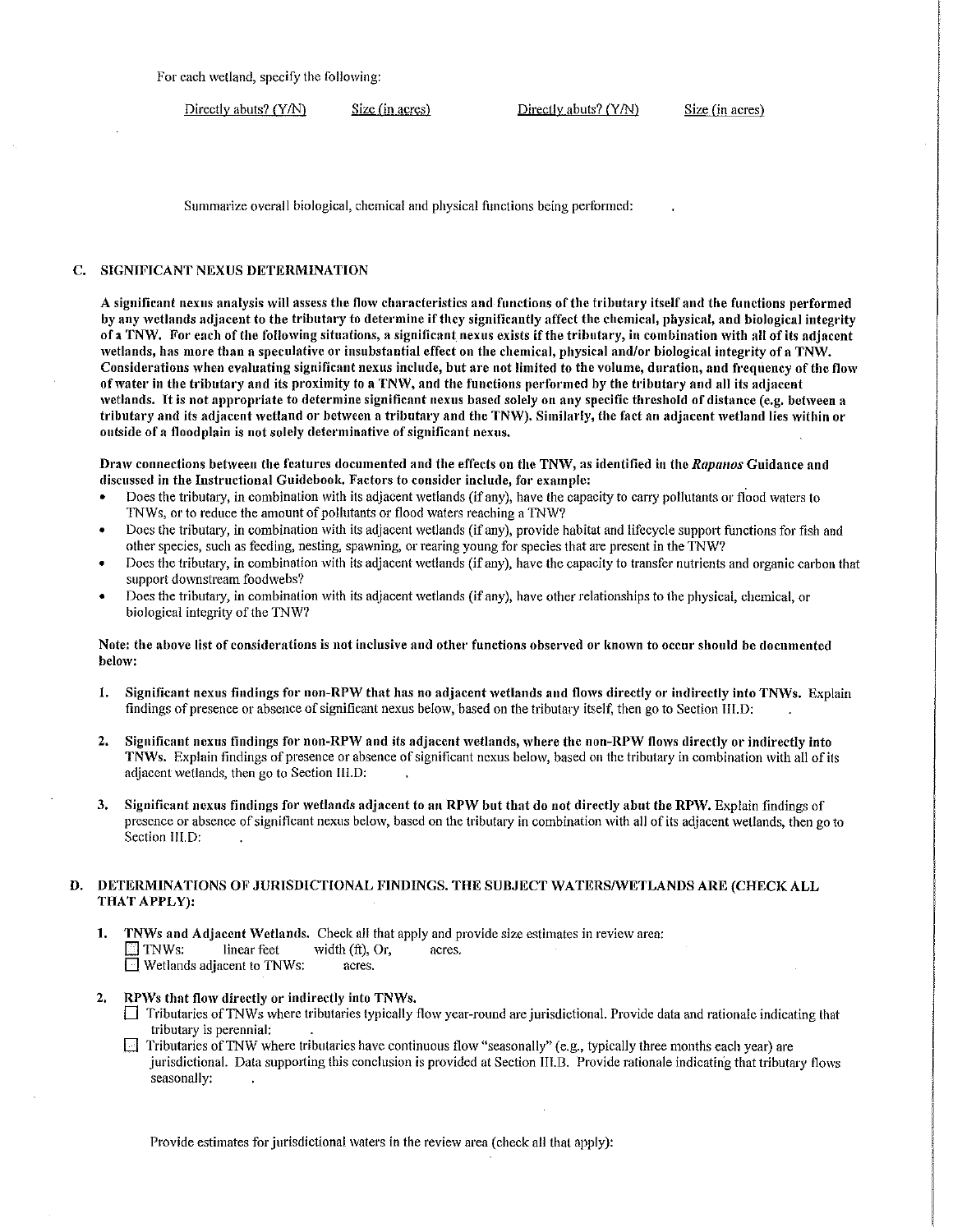Tributary waters: linear feet width  $(ft)$ .

 $\Box$  Other non-wetland waters: acres, Identify type(s) of waters:

- 3. Non-RPWs<sup>8</sup> that flow directly or indirectly into TNWs.
	- $\Box$  Waterbody that is not a TNW or an RPW, but flows directly or indirectly into a TNW, and it has a significant nexus with a 1NW is jurisdictional. Data supporting this conclusion is provided at Section III.C.

Provide estimates for jurisdictional waters within the review area (check all that apply):<br>  $\Box$  Tributary waters: linear feet width (ft).

 $\Box$  Tributary waters: linear feet width (ft).

Other non-wetland waters: acres.

Identify type(s) of waters:

# 4. Wetlands directly abutting an RPW that flow directly or indirectly into TNWs.

 $\Box$  Wetlands directly abut RPW and thus are jurisdictional as adjacent wetlands.

- $\Box$  Wetlands directly abutting an RPW where tributaries typically flow year-round. Provide data and rationale indicating that tributary is perennial in Section III.D.2, above. Provide rationale indicating that wetland is directly abutting an RPW:
- $\Box$  Wetlands directly abutting an RPW where tributaries typically flow "seasonally." Provide data indicating that tributary is seasonal in Section III.B and rationale in Section III.D.2, above. Provide rationale indicating that wetland is directly abutting an RPW:

Provide acreage estimates for jurisdictional wetlands in the review area: acres.

5. Wetlands adjacent to but not directly abutting an RPW that flow directly or indirectly into TNWs.

 $\Box$  Wetlands that do not directly abut an RPW, but when considered in combination with the tributary to which they are adjacent and with similarly situated adjacent wetlands, have a significant nexus with a TNW are jurisidictional. Data supporting this conclusion is provided at Section III.C.

Provide acreage estimates for jurisdictional wetlands in the review area: acres,

6. Wetlands adjacent to non-RPWs that flow directly or indirectly into TNWs.

 $\Box$  Wetlands adjacent to such waters, and have when considered in combination with the tributary to which they are adjacent and with similarly situated adjacent wetlands, have a significant nexus with a TNW are jurisdictional. Data supporting this conclusion is provided at Section III.C.

Provide estimates for jurisdictional wetlands in the review area: acres.

7. Impoundments of jurisdictional waters.<sup>9</sup>

As a general rule, the impoundment of a jurisdictional tributary remains jurisdictional.

- $\Box$  Demonstrate that impoundment was created from "watcrs of the U.S.," or
- Demonstrate that water meets the criteria for one of the categories presented above (1-6), or
- Demonstrate that water is isolated with a nexus to commerce (see E below).

 $\Box$  from which fish or shellfish are or could be taken and sold in interstate or foreign commerce.

 $\Box$  which are or could be used for industrial purposes by industries in interstate commerce.

- Interstate isolated waters. Explain:
- **D** Other factors. Explain:

Identify water body and summarize rationale supporting determination:

E. ISOLATED [INTERSTATE OR INTRA-STATE] WATERS, INCLUDING ISOLATED WETLANDS, THE USE, DEGRADATION OR DESTRUCTION OF WHICH COULD AFFECT INTERSTATE COMMERCE, INCLUDING ANY SUCH WATERS (CHECK ALL THAT APPLY):<sup>10</sup>

 $\Box$  which are or could be used by interstate or foreign travelers for recreational or other purposes.

<sup>&</sup>lt;sup>8</sup>See Footnote # 3.<br><sup>9</sup> To complete the analysis refer to the key in Section III.D.6 of the Instructional Guidebook.<br><sup>10</sup> Prior to asserting or declining CWA jurisdiction based solely on this eategory, Corps Districts wil review consistent with the process described in the Corps/EPA Memorandum Regarding CWA Act Jurisdiction Following Rapanos.